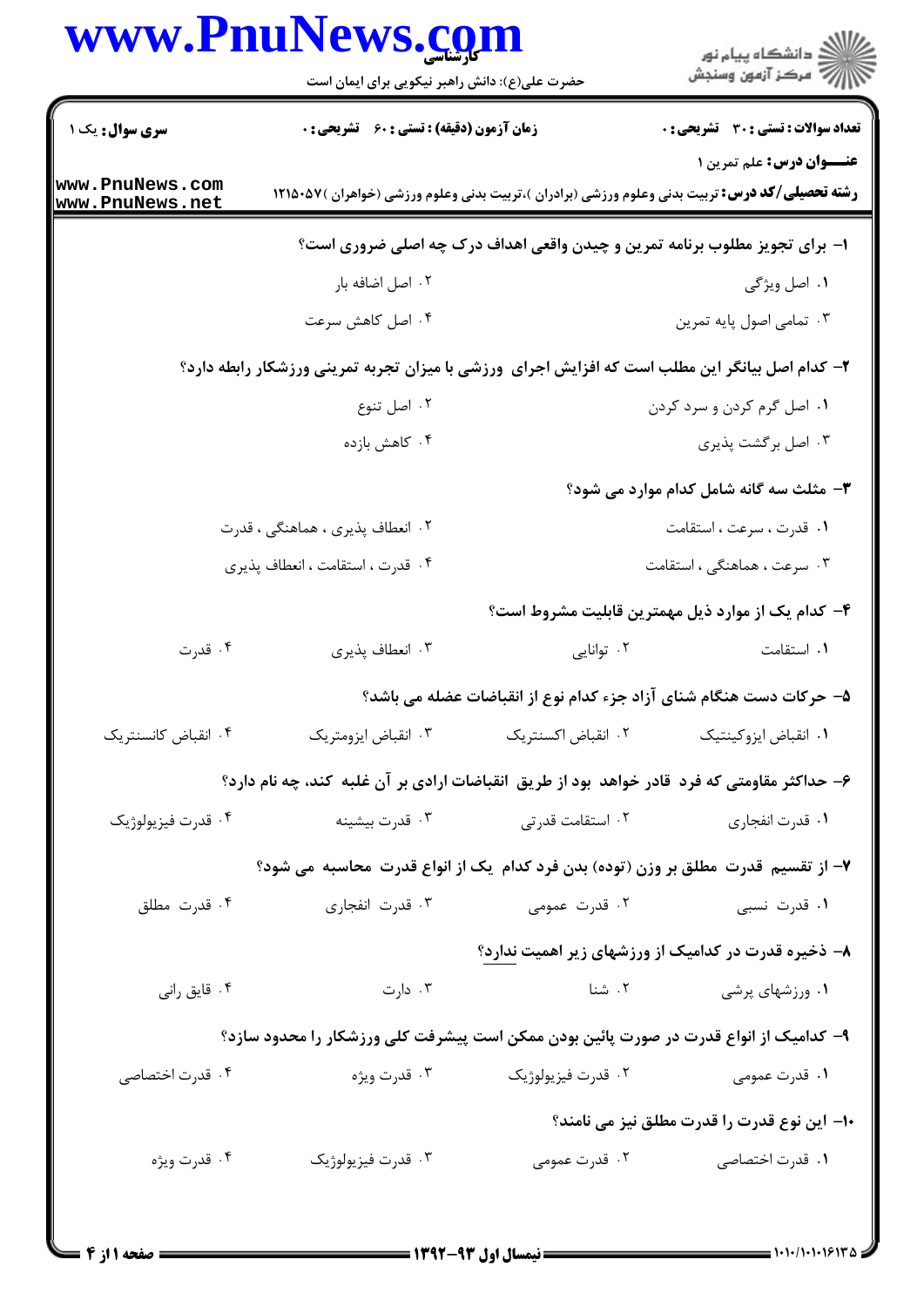|                                    | www.PnuNews.com<br>حضرت علی(ع): دانش راهبر نیکویی برای ایمان است                                      |                                                                               | ڪ دانشڪاه پيام نور<br><mark>ر</mark> ⊽ مرڪز آزمون وسنڊش                        |
|------------------------------------|-------------------------------------------------------------------------------------------------------|-------------------------------------------------------------------------------|--------------------------------------------------------------------------------|
| <b>سری سوال : ۱ یک</b>             | <b>زمان آزمون (دقیقه) : تستی : 60 ٪ تشریحی : 0</b>                                                    |                                                                               | تعداد سوالات : تستى : 30 قشريحى : 0                                            |
| www.PnuNews.com<br>www.PnuNews.net | <b>رشته تحصیلی/کد درس:</b> تربیت بدنی وعلوم ورزشی (برادران )،تربیت بدنی وعلوم ورزشی (خواهران )۵۷-۱۲۱۵ |                                                                               | <b>عنـــوان درس:</b> علم تمرین ۱                                               |
|                                    |                                                                                                       |                                                                               | 11– كدام گزينه صحيح مي باشد؟                                                   |
|                                    | ۰۱ بر اساس یک اصل قدیمی ورزشکار به اندازه قدرت تاندون و لیگامنت ها در کل مفاصل خود قوی می باشد.       |                                                                               |                                                                                |
|                                    |                                                                                                       | ۰۲ بر اساس یک اصل قدیمی ورزشکار به اندازه تمرینات منظم و مرتب قوی خواهد شد.   |                                                                                |
|                                    |                                                                                                       | ۰۳ بر اساس یک اصل قدیمی ورزشکار به اندازه ذخائر چربی در بدن خود قوی خواهد شد. |                                                                                |
|                                    |                                                                                                       | ۰۴ بر اساس یک اصل قدیمی ورزشکار به اندازه قدرت بدنی خود قوی می باشد.          |                                                                                |
|                                    |                                                                                                       |                                                                               | <b>۱۲</b> – عامل اصلی کسب قدرت در ابتدای تمرین چیست؟                           |
|                                    | ۰۲ ذخایر بیوشیمیایی عضله.                                                                             |                                                                               | ۰۱ شدت پتانسیل عمل و تکانه های عصبی.                                           |
|                                    | ۰۴ هماهنگی واحدهای حرکتی و عضلات.                                                                     |                                                                               | ۰۳ درجه حرارت عضله                                                             |
|                                    | ۱۳- ورزشکاران حرفه ای باید افزایش و توسعه انعطاف پذیری مفاصل اصلی بدن خود را از چه زمانی آغاز کنند؟   |                                                                               |                                                                                |
|                                    | ۰۲ در زمان تمرینات                                                                                    |                                                                               | ۰۱ در دوره جوانی                                                               |
|                                    | ۰۴ پیش از دوره نوجوانی و جوانی                                                                        |                                                                               | ۰۳ بعد از دوره نوجوانی و جوانی                                                 |
|                                    |                                                                                                       |                                                                               | ۱۴– برای افزایش توانایی کدام عضلات باید در مراحل اولیه برنامه ورزشی اقدام کرد؟ |
|                                    | ۰۲ عضلات خم کننده بدن                                                                                 |                                                                               | ٠١. عضلات ثابت كننده بدن                                                       |
|                                    | ۰۴ حرکت جلو ران یا پشت ران با دستگاه                                                                  |                                                                               | ٠٣ عضلات پشت ساق پا                                                            |
|                                    |                                                                                                       |                                                                               | ۱۵– کدامیک از حرکات زیر جزء حرکات ساختاری نیستند؟                              |
| ۰۴ جلو بازو                        | ۰۳ چمباتمه                                                                                            | ۰۲ یک ضرب                                                                     | ٠١ ليفت ايستا                                                                  |
|                                    |                                                                                                       |                                                                               | ۱۶– کدام گزینه صحیح می باشد؟                                                   |
|                                    |                                                                                                       | ۰۱ ترتیب تمرین اساساً از گروههای عضلانی بزرگ به کوچک است.                     |                                                                                |
|                                    |                                                                                                       | ۰۲ ترتیب تمرین اساساً از گروههای عضلانی کوچک به بزرگ است.                     |                                                                                |
|                                    | ۰۳ حرکات تمرین باید به گونه ای انتخاب شوند که اندام ها و گروههای عضلانی را به طور هم زمان درگیر کند.  |                                                                               |                                                                                |
|                                    | ۰۴ حرکات تمرین باید به گونه ای انتخاب شوند که اندام ها و گروههای عضلانی با حداکثر شدت مواجه شوند.     |                                                                               |                                                                                |
|                                    |                                                                                                       |                                                                               | ۱۷- عمده ترین مزیت حرکات بر اساس برنامه روزانه از بالا به پایین چیست؟          |
|                                    | ۰۲ افزایش آمادگی بیشتر بالاتنه                                                                        |                                                                               | ۰۱ افزایش آمادگی بیشتر پایین تنه                                               |
|                                    | ۰۴ عدم بازگشت به حالت اوليه                                                                           |                                                                               | ۰۳ بازیافت بهتر گروه های عضلانی درگیر                                          |
|                                    |                                                                                                       |                                                                               |                                                                                |

 $\blacksquare$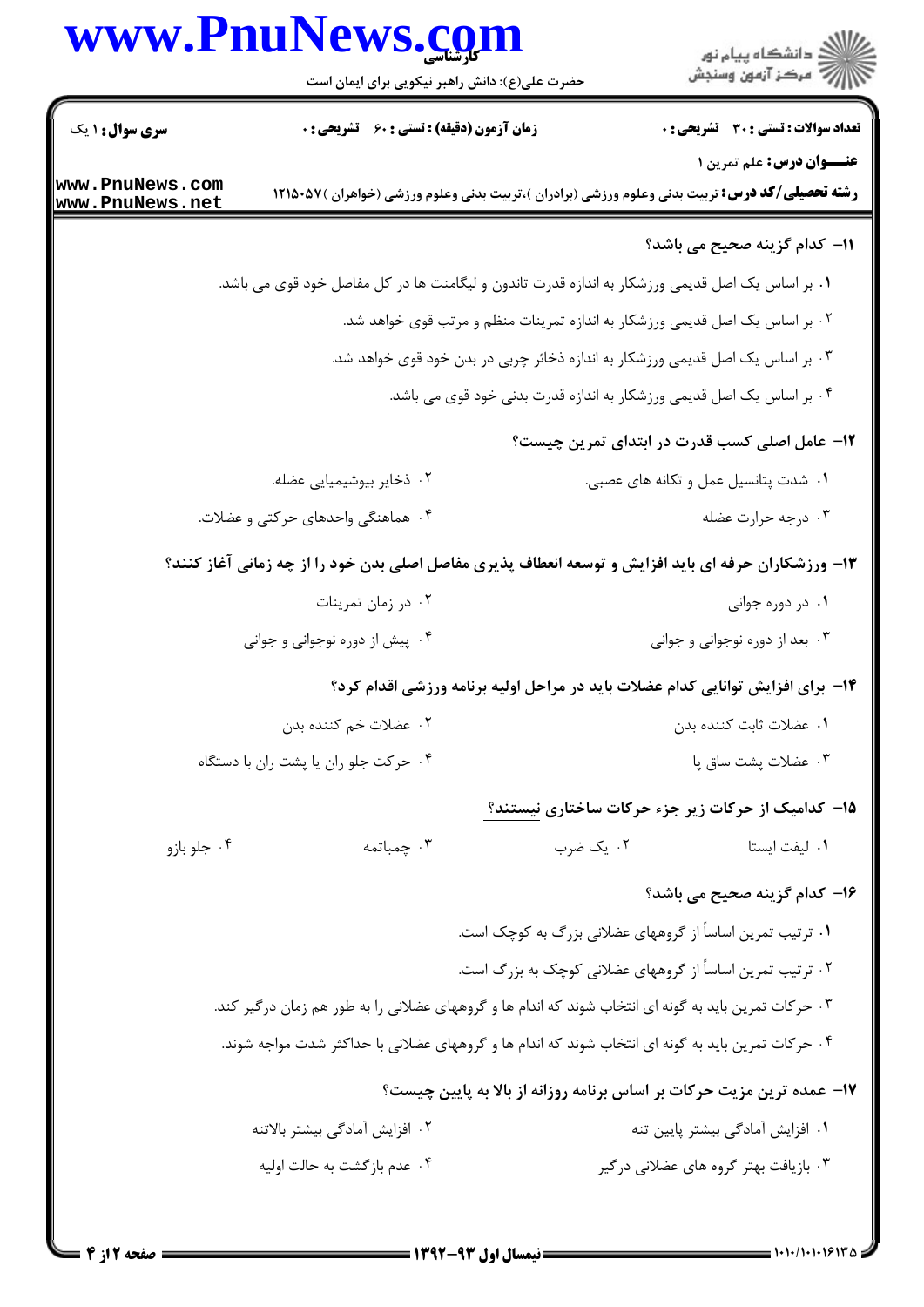## www.PnuNews.com

|                                    | www.PnuNews.com<br>حضرت علی(ع): دانش راهبر نیکویی برای ایمان است                                              |                        | گ دانشگاه پيام نور<br>//<br>//                                                                                                                     |  |  |
|------------------------------------|---------------------------------------------------------------------------------------------------------------|------------------------|----------------------------------------------------------------------------------------------------------------------------------------------------|--|--|
| <b>سری سوال : ۱ یک</b>             | زمان آزمون (دقیقه) : تستی : 60 ٪ تشریحی : 0                                                                   |                        | <b>تعداد سوالات : تستی : 30 - تشریحی : 0</b>                                                                                                       |  |  |
| www.PnuNews.com<br>www.PnuNews.net |                                                                                                               |                        | <b>عنـــوان درس:</b> علم تمرین ۱<br><b>رشته تحصیلی/کد درس:</b> تربیت بدنی وعلوم ورزشی (برادران )،تربیت بدنی وعلوم ورزشی (خواهران )۱۲۱۵۰۵۷ <b>(</b> |  |  |
|                                    |                                                                                                               |                        | 18- كدام گزینه جزء اجزاء باری روش تمرینی شدت بالا یا هرم مسطح است؟                                                                                 |  |  |
|                                    | ۰۱ هرچه سطح آمادگی افزایش یابد، شدت تمرین نیز بر مبنای اصل اضافه بار بالاتر می رود.                           |                        |                                                                                                                                                    |  |  |
|                                    | ۰۲ وزنه برداران معمولاً تمریناتی با شدت ۷۰ درصد را اجرا می کنند.                                              |                        |                                                                                                                                                    |  |  |
|                                    | ۰۳ تعداد تکرارها توسط حجم تمرین مشخص نمی شود.                                                                 |                        |                                                                                                                                                    |  |  |
|                                    | ۰۴ ورزشکاران نمی توانند در خلال فاصله استراحت به انجام حرکات کششی بپردازند.                                   |                        |                                                                                                                                                    |  |  |
|                                    |                                                                                                               |                        | ۱۹- در کدام روش مزایای عدم افزایش حجم وجود دارد؟                                                                                                   |  |  |
| ۰۴ روش هرم معمولی                  | ۰۳ روش انفجاري                                                                                                | ۰۲ روش مک کوئین        | ۰۱ روش دلورم و واتکینز                                                                                                                             |  |  |
|                                    | ۲۰- در کدام یک از روش ها ی زیر در صورت قطع تمرین، قدرت کسب شده سریعتر کاهش می یابد؟                           |                        |                                                                                                                                                    |  |  |
| ۰۴ روش دلورم و واتکینز             | ۰۳ روش مک کوئین                                                                                               | ۰۲ روش انفجاري         | ٠١ روش اسپاسوف                                                                                                                                     |  |  |
|                                    |                                                                                                               |                        | <b>۳۱</b> - کدام گزینه از معایب عمده تمرینات ایزومتریک شمرده می شود؟                                                                               |  |  |
|                                    | ۰۲ عضلات بیشتری تحت تاثیر قرار می گیرند                                                                       |                        | ۰۱ به زمان کمتری نیاز دارند                                                                                                                        |  |  |
|                                    | ۰۴ پدیده مانوروالسالوا                                                                                        |                        | ۰۳ به وسایل کمتری نیاز دارند                                                                                                                       |  |  |
|                                    |                                                                                                               |                        | <b>۲۲</b> – استقامت عضلانی کوتاه مدت در چه زمان انجام می شود؟                                                                                      |  |  |
| ۰۴ ج-۴ دقیقه                       | ۰۳ - ۲-۵ دقیقه                                                                                                | ۰۲ - ۴۰–۴۰ ثانیه       | ۰۱ - ۱۵۰–۵۰ ثانیه                                                                                                                                  |  |  |
|                                    |                                                                                                               |                        | ۲۳– کدامیک از گزینه های زیر توانایی بالقوه استقامتی محسوب نمی شود؟                                                                                 |  |  |
|                                    | ۰۲ توده قلبی بزرگتر                                                                                           |                        | ٠١ ظرفيت ريه بيشتر                                                                                                                                 |  |  |
|                                    | ۰۴ افزایش بیشتر سلول های قرمز                                                                                 |                        | ۰۳ هموگلوبين كمتر                                                                                                                                  |  |  |
|                                    | ۲۴– یکی از توانائیهای مهم در اکثر رشته های ورزشی که از درجه تمرین پذیری کمتری برخوردار می باشد، مربوط به کدام |                        | گزينه است؟                                                                                                                                         |  |  |
| ۰۴ انعطاف پذیری                    | ۰۳ سرعت                                                                                                       | ۰۲ قدرت                | ٠١ استقامت                                                                                                                                         |  |  |
|                                    |                                                                                                               |                        | ۲۵– کدام عامل مهمترین نقش موثر بر عملکرد سرعت را دارد؟                                                                                             |  |  |
| ۰۴ قدرت انفجاري                    | ۰۳ ویژگیهای متابولیکی                                                                                         | ۰۲ دستگاه عصب <i>ی</i> | ۰۱ تکنیک                                                                                                                                           |  |  |